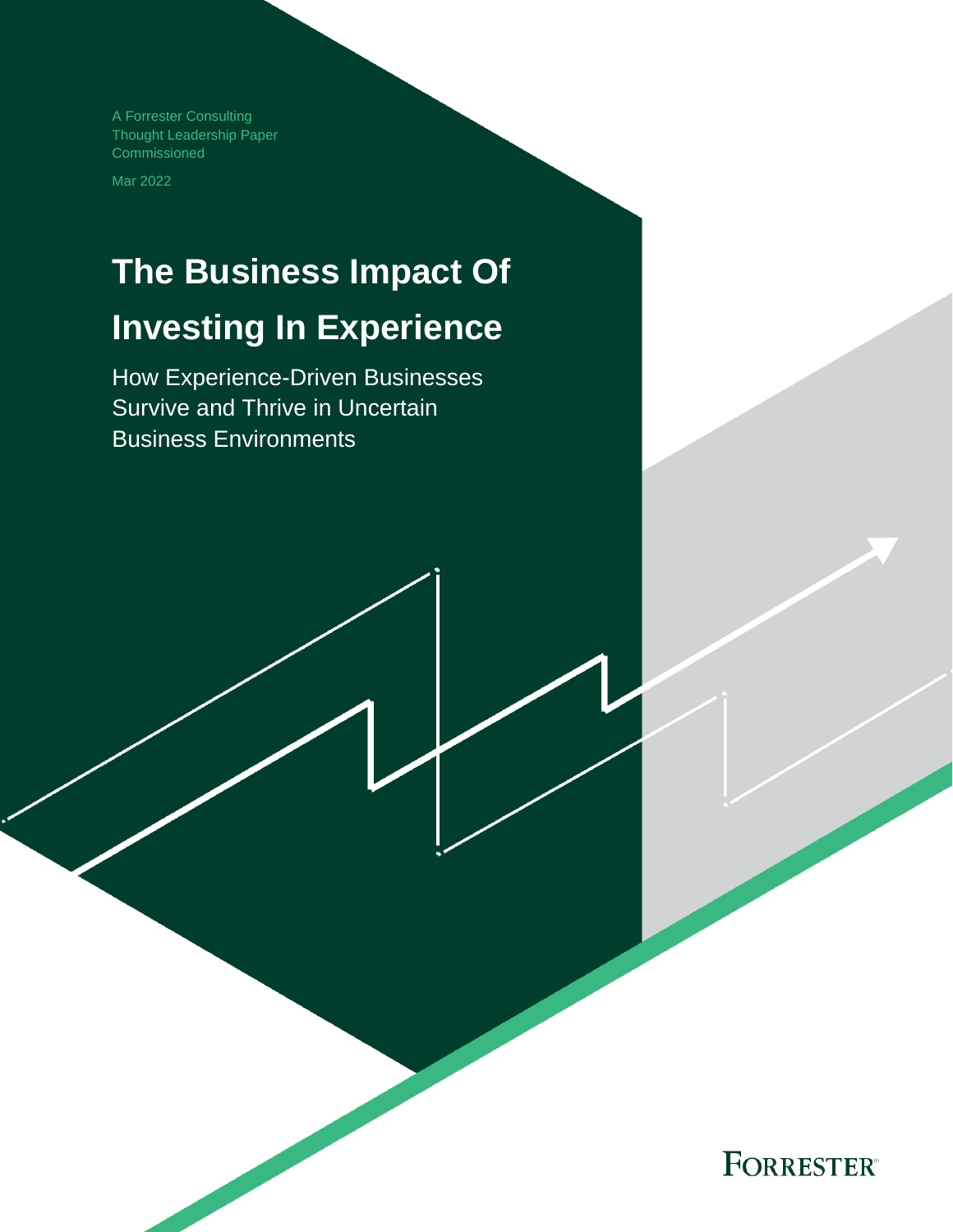## **Table of Contents**

- **3** Executive Summary
- **4** Only Some Businesses Commit Seriously to Being Experience-Driven Businesses
- **6** EDBs Behave Differently And Face Different Challenges
- **8** EDBs' Reward For Their Focus On Customers: Superior Business Performance
- **11** Key Recommendations
- **12** Appendix

### ABOUT FORRESTER CONSULTING

Forrester Consulting provides independent and objective research-based consulting to help leaders succeed in their organizations. Ranging in scope from a short strategy session to custom projects, Forrester's Consulting services connect you directly with research analysts who apply expert insight to your specific business challenges. For more information, visit forrester.com/consulting.

Forrester Research, Inc. All rights reserved. Unauthorized reproduction is strictly prohibited. Information is based on best available resources. Opinions reflect judgment at the time and are subject to change. Forrester®, Technographics®, Forrester Wave, RoleView, TechRadar, and Total Economic Impact are trademarks of Forrester Research, Inc. All other trademarks are the property of their respective companies. For additional information, go to forrester.com.

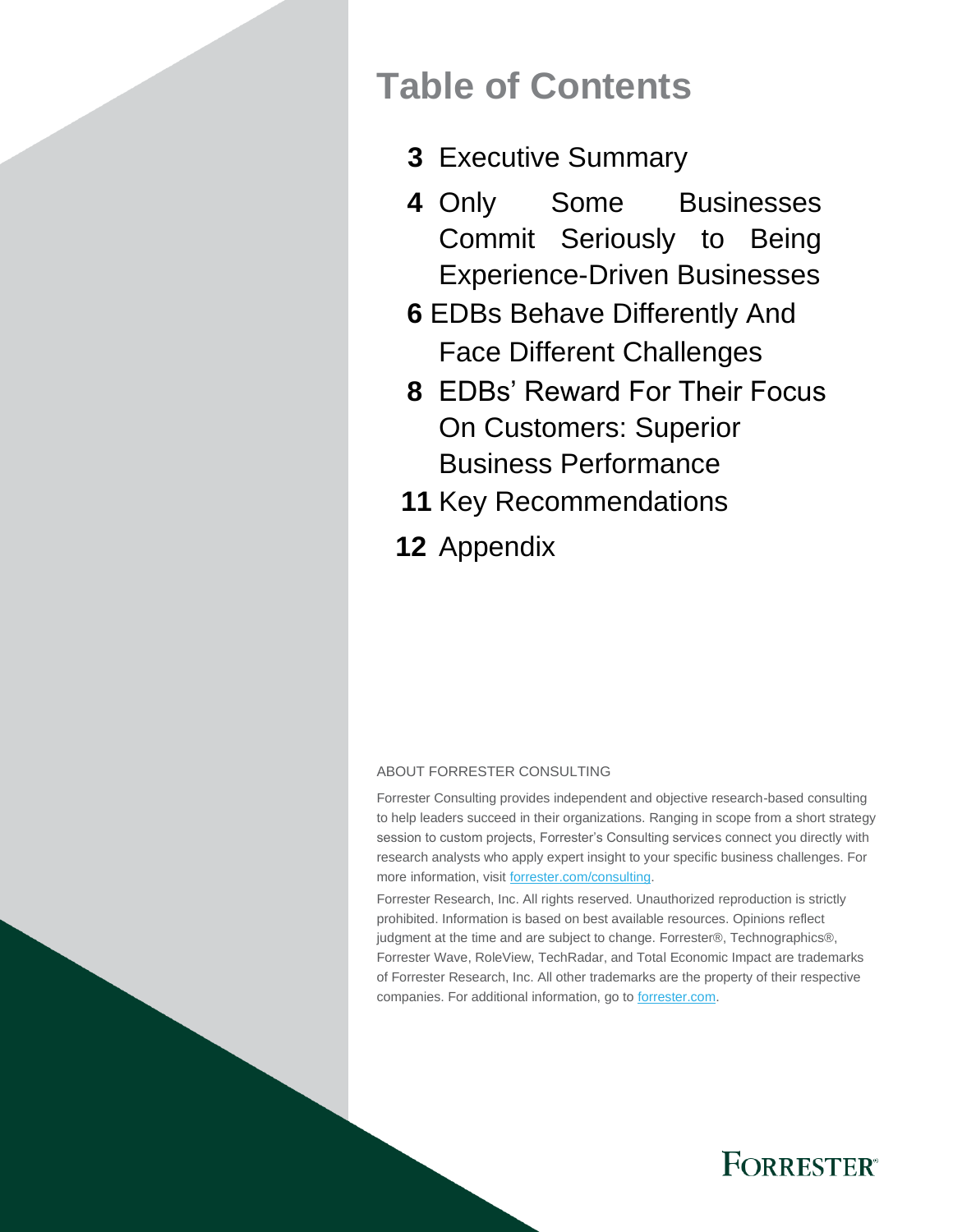

38% of survey respondents' organizations qualify as experience-driven businesses because they embrace best practices across people, process, and technology pillars. This is up from 31% in 2018.



EDBs grew revenue 1.7 times faster and increased customer lifetime value 2.3 times more than other companies in the past year.

# **Executive Summary**

Today's business environment is more challenging than ever before. In an environment pervaded by growing uncertainty, businesses must not only understand their customers, but also rally around customer experience (CX) to survive and thrive. Around the world, companies are being charged with the tasks of meeting and anticipating the everchanging needs and expectations of customers through highly contextual and personalized experiences. Though it requires a great deal of work to commit to customer experience, being an experiencedriven firm is no longer a luxury, but a business imperative.

### **KEY FINDINGS**

- › **Nearly all firms prioritize CX, but only some commit seriously to being experience-driven businesses (EDBs).** In today's business climate, businesses are tasked with prioritizing initiatives focused on retention and improving experience across the customer lifecycle to meet and exceed customer expectations. However, not all businesses commit equally to CX excellence across people, process, and technology pillars. Those that do are called experience-driven businesses. Today, 38% of respondents qualify as EDBs — a jump from 31% in 2018.
- › **EDBs differ in behavior and the challenges they face.** EDBs are much more likely to invest broadly and significantly in CX initiatives. Due to their commitment to CX, these organizations face challenges such as higher marketing costs, slower time-to-market, and slower time-to-insight. However, these short-term upfront costs pay off with EDBs reaping the benefits of long-term, holistic CX.
- › **Investing in experience drives superior business impact for EDBs.** The long-term investments experience-driven businesses make in improving CX are paying off. EDBs grew revenue 1.7 times faster than other companies in the past year compared to 1.4 times faster in 2018. Additionally, experience-driven businesses have happier employees and superior performance across the entire customer life cycle — from attraction to advocacy.

![](_page_2_Picture_10.jpeg)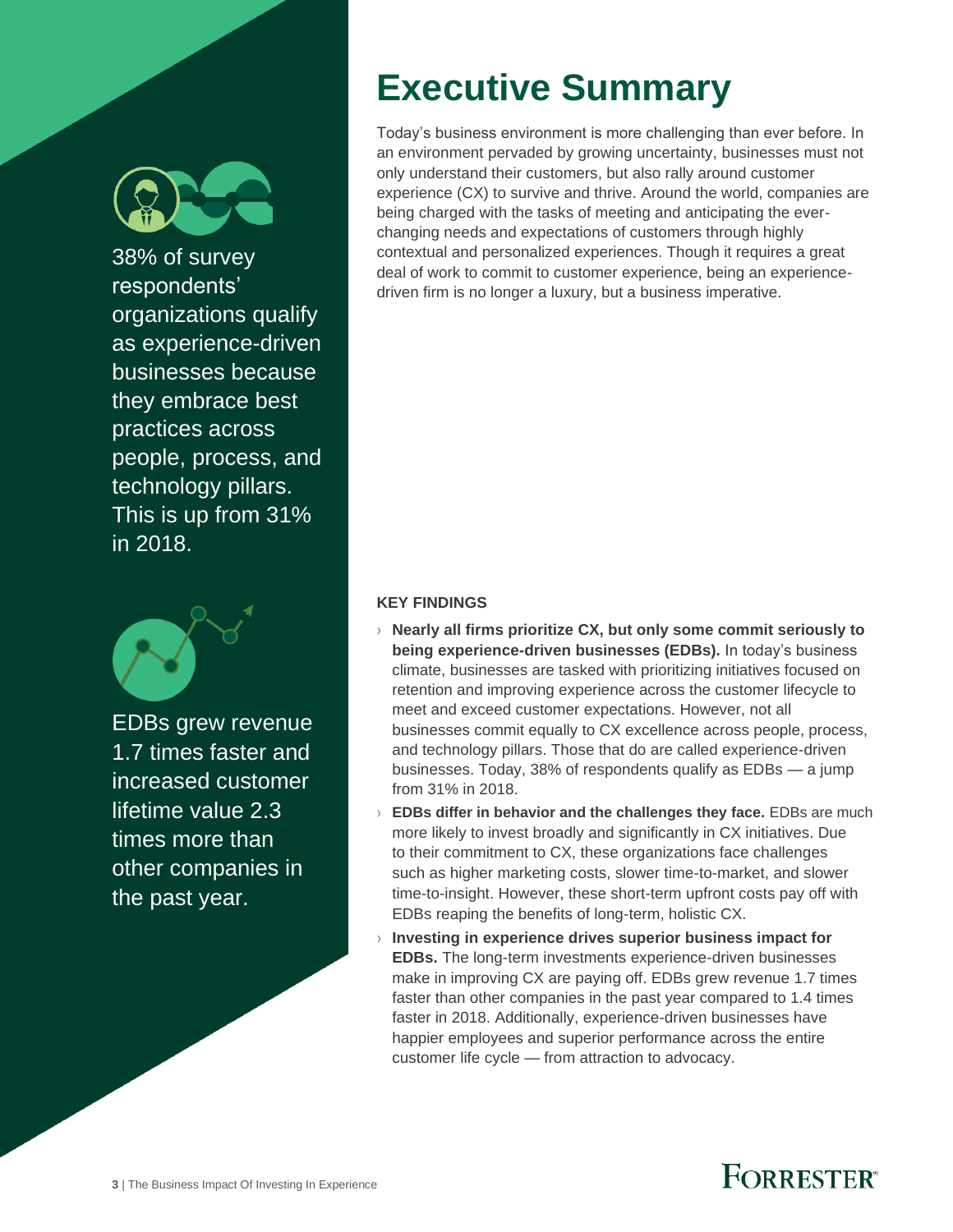## Only Some Businesses Commit Seriously To Being Experience-Driven Businesses

The uncertainty around the recent global pandemic has only highlighted the urgent need to meet customers where they are. That means accelerating the commitment to digital experiences. In surveying 434 global digital business, marketing, and analytics professionals, we found that:

**› Global enterprises prioritize improving CX across the entire life cycle.**  Improving experience, increasing retention, and revenue growth emerged as the most critical priorities for respondents' enterprises in the next 12 months. There were some significant changes in prioritization since 2018, though. Leveraging big data and analytics jumped spots in the ranked priorities from twelfth in our 2018 survey to the fifth spot in 2021. On the other hand, priorities such as addressing rising customer expectations and reducing costs dropped in terms of prioritization (see Figure 1).

![](_page_3_Picture_3.jpeg)

### **Figure 1**

**"How much of a priority are each of the following likely to be at your organization over the next 12 months?"**

![](_page_3_Figure_6.jpeg)

Base: 434 manager level and above marketing, CX, and digital business decision-makers with responsibility for CX technology decisions and metrics development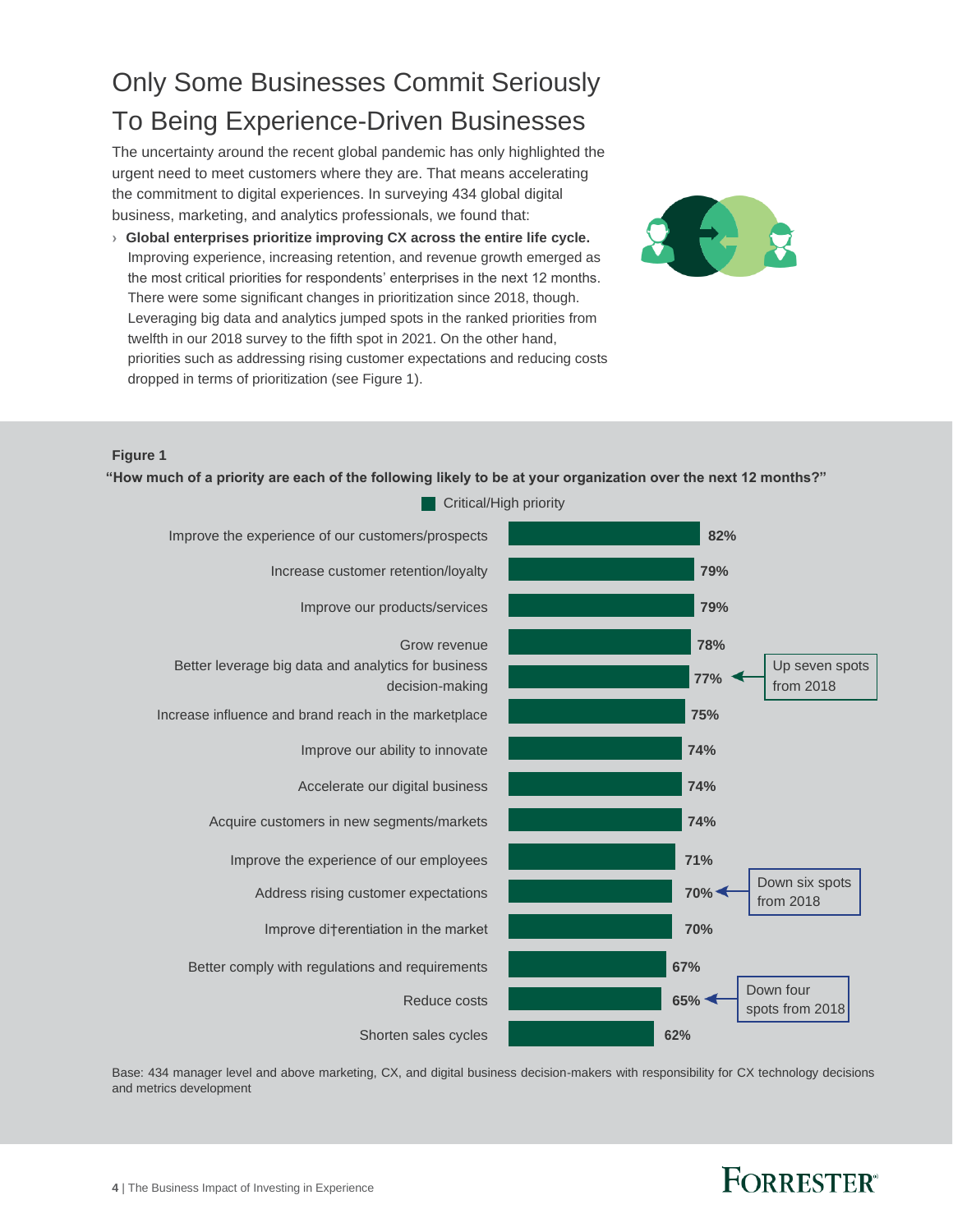- › **Uncertain times have only amplified the need for organizations to rally around CX tactics.** Half of respondents report that enterprises are committed to managing the entire customer journey better. And, due in part to our current business climate and acceleration towards digital experiences, improving cross-channel customer experiences (43%) and improving mobile customer experiences (42%) are top CX improvement priorities over the next year (see Figure 2). The top ranked tactics enterprises are using to improve their CX is improving measurement (30%) and transforming culture (27%).
- › **Not all businesses commit equally to excellence across people, process, and technology.** Those that do are experience-driven businesses. For the purposes of our study, we identified best practices along people, process, and technology pillars and asked respondents to rate their organizations' effectiveness within them. Most respondents seemed to give their organizations a good amount of credit for their work on each of the three pillars. More than 60% of respondents claimed that the best practices we outlined describe their people

or processes "Very well" or "Completely," or that they are "Very" or "Extremely" effective in using technology to accomplish a variety of goals. However, in most cases, less than a third fully embraced each of the three pillars.

As we did in 2018, we conducted a maturity assessment to identify the companies in our survey who consistently embrace CX best practices across people, process, and technology pillars. We call these leaders experience-driven businesses. In 2018, Forrester found that 31% of respondents belonged to fully committed experience-driven businesses (EDBs). In 2021, this number rose to 38% (see Figure 3).

#### **Figure 2**

### **Top Customer And Prospect Experience Improvements**

![](_page_4_Picture_6.jpeg)

Base: 419 manager level and above marketing, CX, and digital business decision-makers with responsibility for CX technology decisions and metrics development at organizations that prioritize improving the experience of their customers/prospects

![](_page_4_Figure_8.jpeg)

## **Figure 3**

Base: 434 manager level and above marketing, CX, and digital business decision-makers with responsibility for CX technology decisions and metrics development

Note: Scores were ranked at the regional level to eliminate regional/cultural rater bias from the analysis. For this exercise only, Australia scores were considered as part of the European distribution.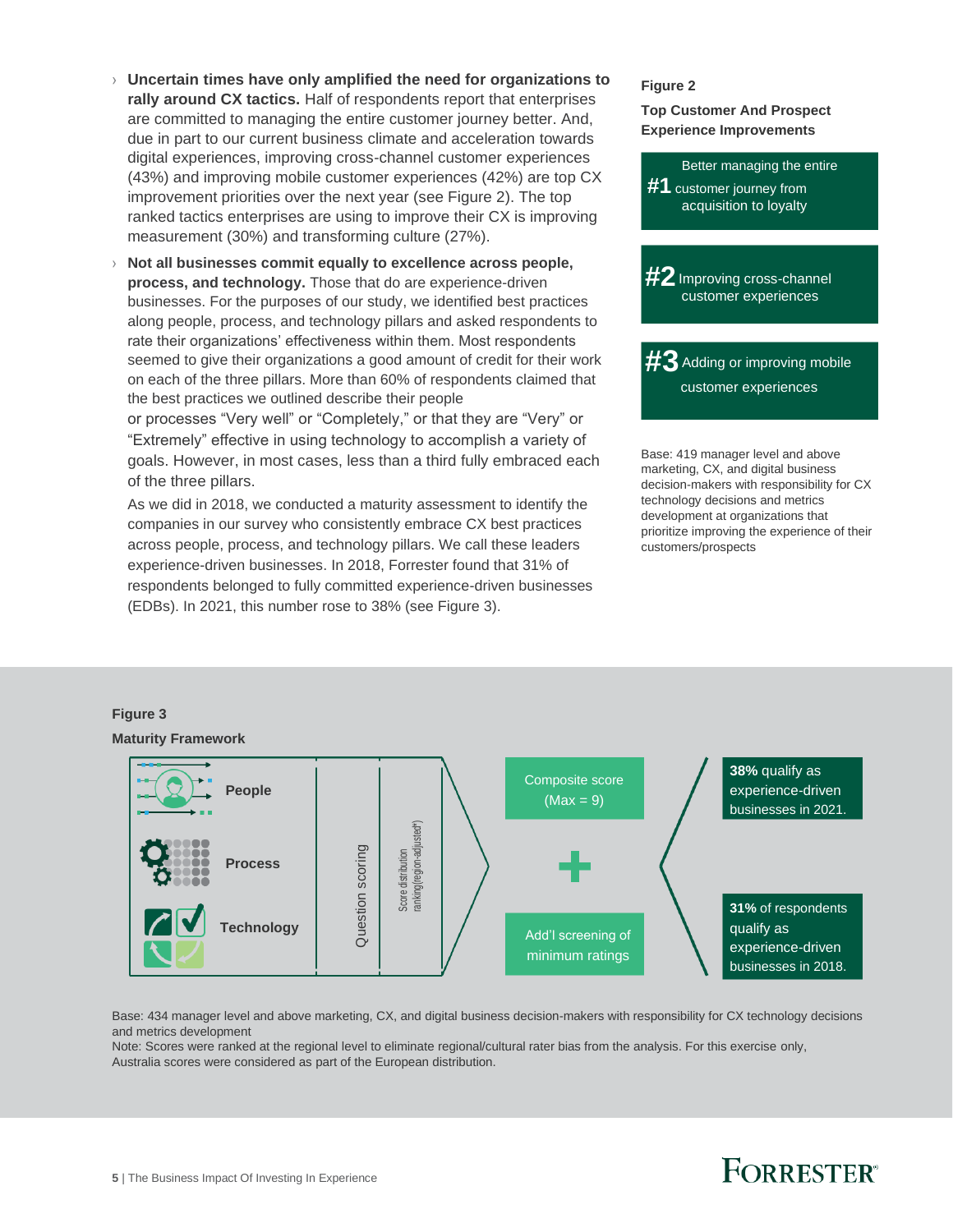## EDBs Behave Differently And Face Different Challenges

Being an experience-driven business is not easy. It requires a relentless commitment and investment in CX across people, processes, and technology, even while weathering a storm. We found that:

› **EDBs invest more broadly in initiatives that support strong CX.**  Experience-driven businesses are more likely to make broad investments in specific CX and marketing initiatives than other companies. On average, they have 12 dedicated budget lines in the 2021 fiscal year towards CX, as opposed to only eight for non-EDBs (see Figure 4). Most notably, in the next year, EDBs plan to invest in cross-channel experience design, data integration/management, and personalization and testing (see Figure 4). In 2021, EDBs have also increased budget lines across nearly all investment categories since 2018, except for journey analytics and physical location experience design. Firms dedicated to experience were steadfast in their investments, even during the uncertainty of the ongoing pandemic.

![](_page_5_Picture_3.jpeg)

### **Figure 4**

**Categories With Dedicated Budget Lines For** 

**2021 "Yes, we have a specific budget." EDB** Non-EDB **74%** Personalization and testing **45% 78%** Data integration/data management **50% 78%** Mobile experience design/improvement **51% 79%** Website experience design/improvement **53% 76%** Customer feedback management **50% 78%** Display, social, and programmatic advertising **53% 76%** Real-time interaction management **51% 71%** Cross-channel experience design/improvement **46% 70%** Campaign management **45%** *Avg Number Of Dedicated Budgets* **Experience-Driven Business 12 categories Non-Experience Driven Business 8 categories**

Base: 434 manager level and above marketing, CX, and digital business decision-makers with responsibility for CX technology decisions and metrics development

Note: Showing budget areas with biggest di"erences between groups 25%+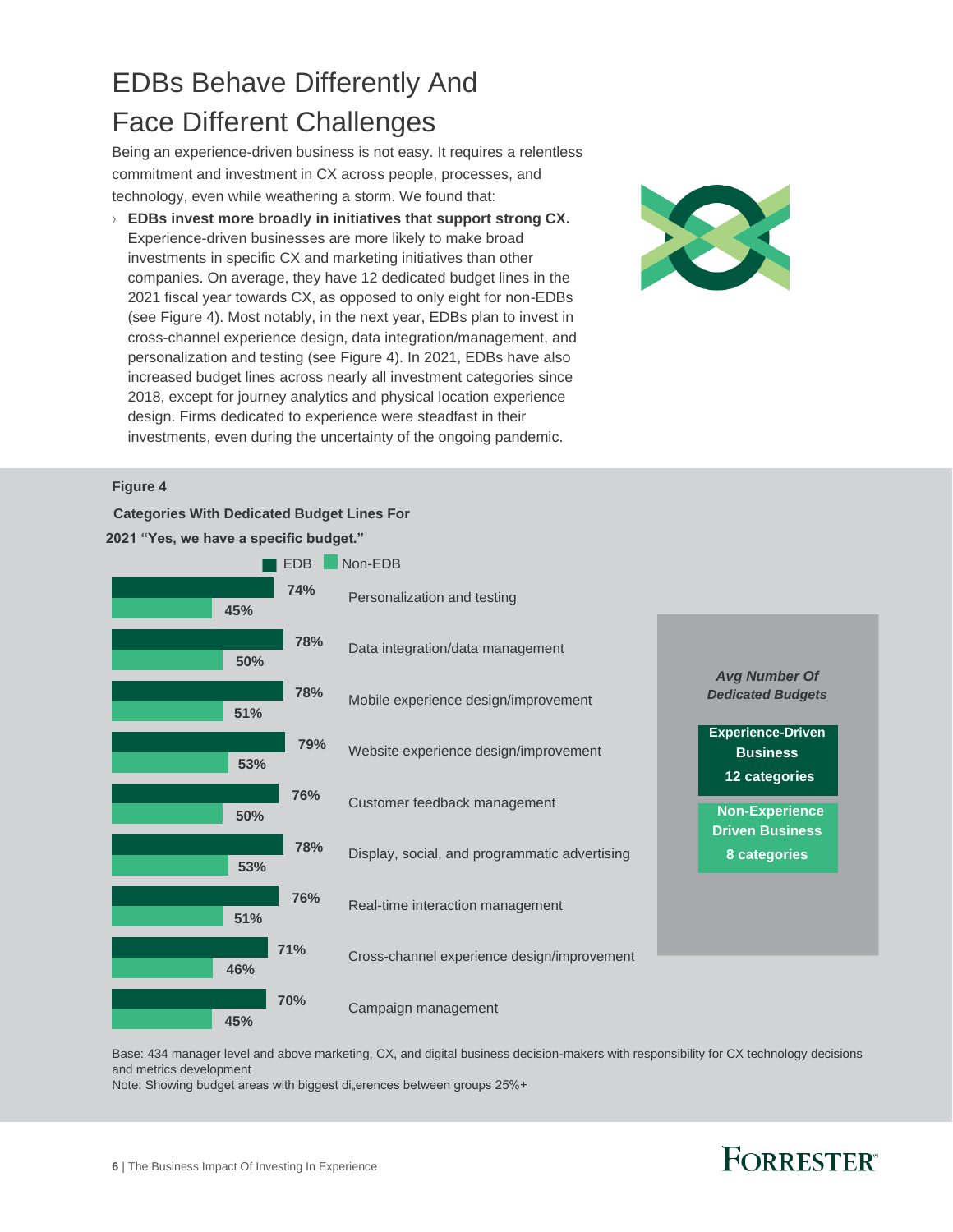› **EDBs face more privacy/security, alignment, and measurement challenges than non-EDBs.** All firms face challenges in achieving their customer experience priorities. The challenges that firms face vary depending on their commitment to experience. We found that security/privacy concerns (34%), lack of alignment (26%), and outdated technologies (26%) are top of mind concerns for forward-looking CX professionals in EDBs. On the other hand, businesses that aren't experience driven struggle with a set of different challenges. Non-EBDs struggle more with operational and cultural challenges such as organizational change management, budget constraints, and turning data into insights (see Figure 4).

**Figure 4 (Cont.)**

### **Categories With Dedicated Budget Lines For 2021**

**"Which of the following challenges does your organization face in achieving its customer/prospect experience priorities?"**

![](_page_6_Figure_4.jpeg)

Base: 434 manager level and above marketing, CX, and digital business decision-makers with responsibility for CX technology decisions and metrics development

Note: Showing budget areas with biggest di•erences between groups 25%+

![](_page_6_Picture_7.jpeg)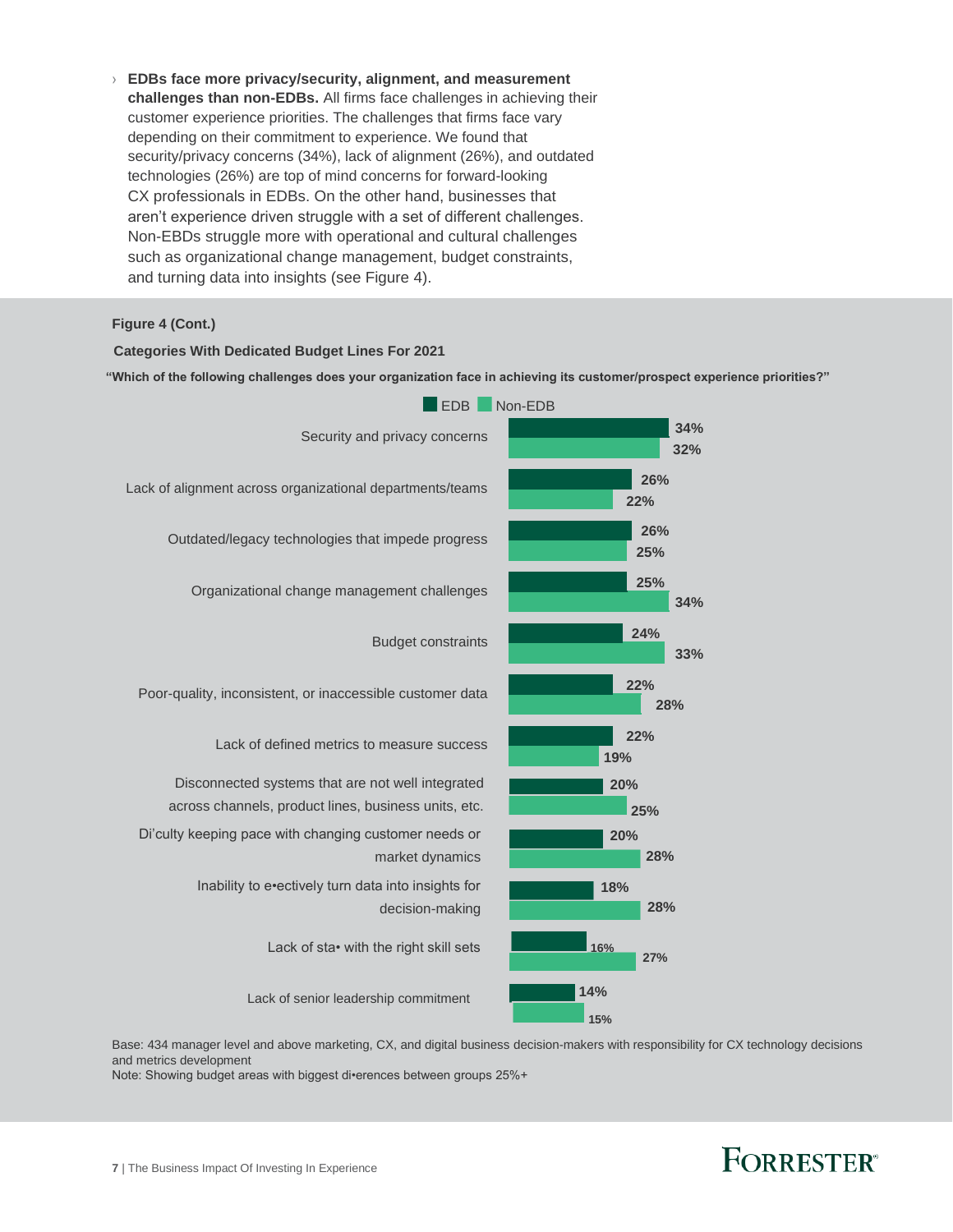› **EDBs face short-term challenges due to their CX commitment.** Experiencedriven businesses have remained committed to broad investments in CX during unprecedented times. And these investments come with some upfront, customer-obsessed costs. In 2021, EDBs reported higher growth rate in marketing costs than their non-EDB counterparts. This includes cost per acquisition (5.3% to 2.2% non-EDB) and cost per click (5.3% to 2.4% non-EDB). EDBs also saw much slower speeds to market and insight than their counterparts. Experience-driven businesses face challenges and pay these upfront costs in order to reap the full, long-term benefits of CX.

Being an experience-driven business is not easy. It requires a relentless commitment and investment in CX across people, processes, and technology, even while weathering a storm. EDBs' Reward for Their Focus On Customers: Superior Business Performance

Experience-driven businesses prove upfront costs associated with CX investments are worth it. Customer experience transformation requires companies to quantify experience quality and its link to the organization's overall metrics.<sup>1</sup> Customer and business impact metrics are some of the strongest proof points when making a case for increased investments in experience. In this study, we found that investing in experience drives ROI and is critical to thriving today's business environment. We found that:

› **Experience drives greater customer retention and lifetime value.** EDBs experience greater customer and business benefits from their investments than non-EDBs (see Figure 5). In particular, EDBs are closer to achieving top priorities via their CX investments, including improved customer retention and increased customer lifetime value (see Figure 6).

![](_page_7_Figure_4.jpeg)

Base: 434 manager level and above marketing, CX, and digital business decision-makers with responsibility for CX technology decisions and metrics development

\*Base: 253 manager level and above marketing, CX, and digital business decisionmakers who use customer experience metrics to measure marketing/CX success

### **Figure 6**

**"Which of the following benefits has your organization seen from its investments in building better customer/prospect experiences?"**

![](_page_7_Figure_9.jpeg)

Base: 434 manager level and above marketing, CX, and digital business decision-makers with responsibility for CX technology decisions and metrics development Note: Showing top 6

**8** | The Business Impact Of Investing In Experience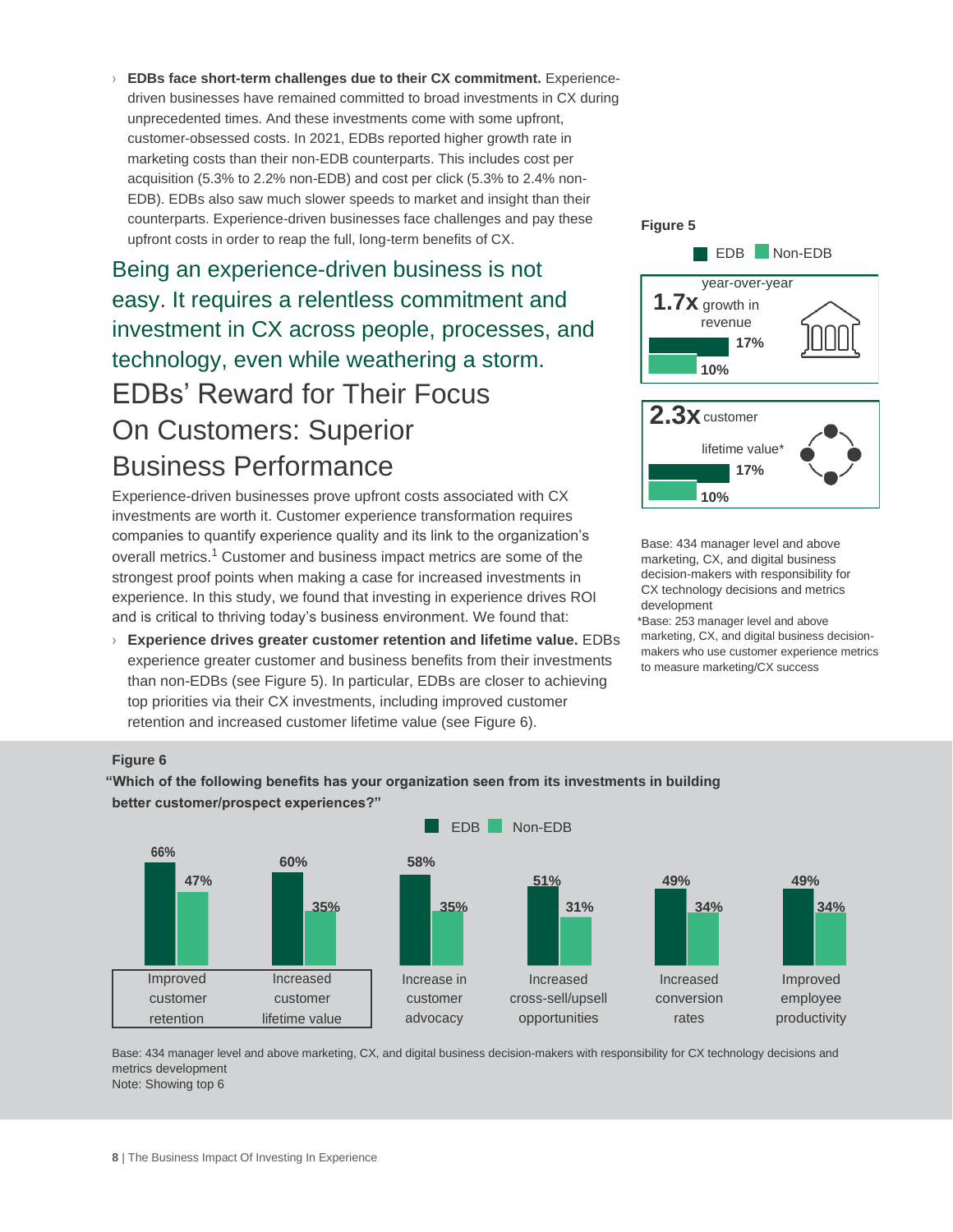- › **EDBs have happier employees — even during the COVID-19 pandemic.** Happy employees make for happy customers, and employee engagement improves not only productivity, but value throughout the organization.<sup>2</sup> EDBs drive greater employee satisfaction than other companies at the individual, team, and departmental level. And that's during a challenging time like the COVID-19 pandemic and remote work. CX professionals from experience-driven businesses report greater employee satisfaction across the board, enabling them to deliver better experiences. For instance, EDBs report a year-over-year increase of 1.8 times in department satisfaction (see Figure 7).
- › **EDBs cultivate competitive advantage at every stage of the customer life cycle.** The investments in CX are worthwhile for EDBs. In reviewing a wide range of metrics across the customer life cycle, we found that EDBs drive a superior performance and value across the board – from attraction to advocacy (see Figure 7).

### **Figure 7**

**"Overall, how satisfied are you with your current job role? On average, how satisfied do you feel others are at your organization?"** Showing "Very satisfied"

![](_page_8_Figure_4.jpeg)

| <b>Discover</b>                                                                  | <b>Explore</b>                                            | <b>Buy</b>                                              | <b>Use</b>                                                                   | <b>Ask</b>                                                                         | Engage                                                      |  |
|----------------------------------------------------------------------------------|-----------------------------------------------------------|---------------------------------------------------------|------------------------------------------------------------------------------|------------------------------------------------------------------------------------|-------------------------------------------------------------|--|
| $\uparrow$ 1.9x brand<br>awareness<br>↑2.1x reach<br>$\uparrow$ 2.3x impressions | ↑1.7x new website<br>visitors<br>12.6x email open<br>rate | ↑2.2x orders<br>$\downarrow$ 1.7x return on ad<br>spend | $\uparrow$ 2.2x app<br>downloads<br>$\downarrow$ 1.5x average<br>order value | $\uparrow$ 2.3x form<br>submissions<br>$\uparrow$ 2.6x requests for<br>information | ↑3.1x repeat<br>visitors<br>1.6x social media<br>engagement |  |
|                                                                                  |                                                           | $\downarrow$ 1.7x customer satisfaction ratings         |                                                                              | ↑1.9x customer retention rates                                                     |                                                             |  |

**↑2.1x** customer lifetime value **↓**1.4x repeat purchase rates

Base: 434 manager level and above marketing, CX, and digital business decision-makers with responsibility for CX technology decisions and metrics development

Notes: Cited stats compare average year-over-year growth rates; arrows denote higher/lower multipliers than 2018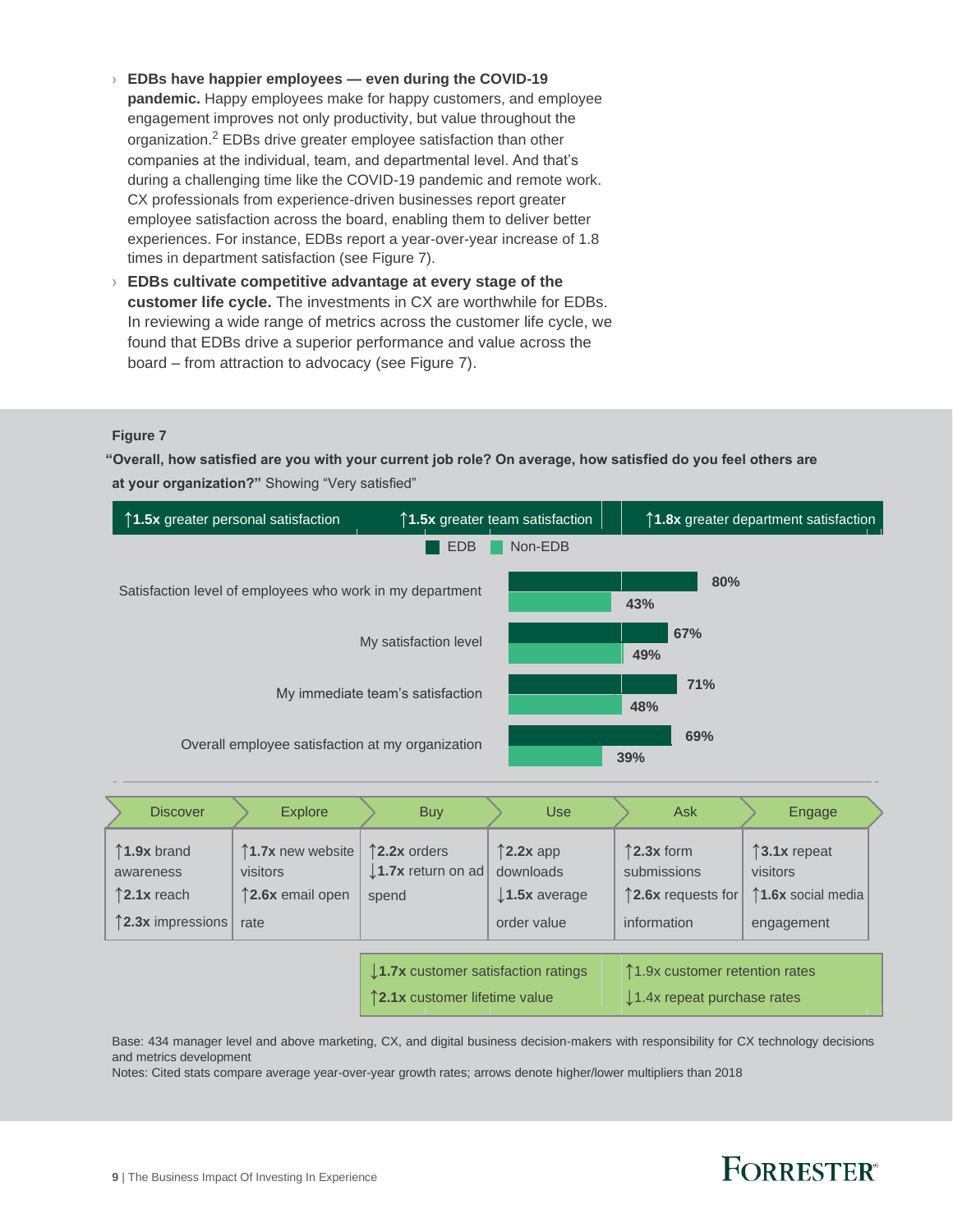### **EXPERIENCE-DRIVEN BUSINESSES AVOID THE RACE TO THE BOTTOM**

Most firms had a tough 2020, average year-over-year percentage increases for most KPIs have slowed since 2018. However, for EDBs, that deceleration was less pronounced.

This shows that experience-driven businesses were able to avoid a race to the bottom. They are able to cultivate competitive advantage and grow their bottom line most effectively — even in the midst of disruption. For example, compare changes in performance on awareness and consideration metrics in 2021 and 2018 (see Figure 8). EDBs not only outperform non-EDBs (the multipliers are greater in the 2021 study) but for EDBs, the average percentage changes have dropped more since 2018 than for non-EDBs.

![](_page_9_Picture_3.jpeg)

### **Figure 8**

**"Using your best estimate, what was the 2019-2020 year-over-year percentage change in your organization's performance across the following awareness and consideration metrics?"**

|                              | 2021 |      |         | 2018* |      |         |
|------------------------------|------|------|---------|-------|------|---------|
|                              | EDB  |      | Non-EDB | EDB   |      | Non-EDB |
| Impressions                  | 6.2% | 2.3x | 2.7%    | 8.6%  | 1.5x | 5.7%    |
| Reach                        | 6.5% | 2.1x | 3.1%    | 8.5%  | 1.5x | 5.6%    |
| <b>Brand awareness</b>       | 7.8% | 1.9x | 4.2%    | 9.6%  | 1.6x | 6.1%    |
| Social media engagement      | 7.6% | 1.7x | 4.5%    | 9.3%  | 1.4x | 5.9%    |
| Number of RFPs/RFIs received | 6.4% | 2.4x | 2.7%    | 8.4%  | 1.6x | 5.1%    |

Base: 222 manager level and above marketing, CX, and digital business professionals who use awareness and consideration metrics to measure marketing/CX success

\*Base: 545 CX technology and metrics decision-makers at global enterprises who use awareness and consideration metrics to measure marketing/CX success

Note: Showing average year-over-year increase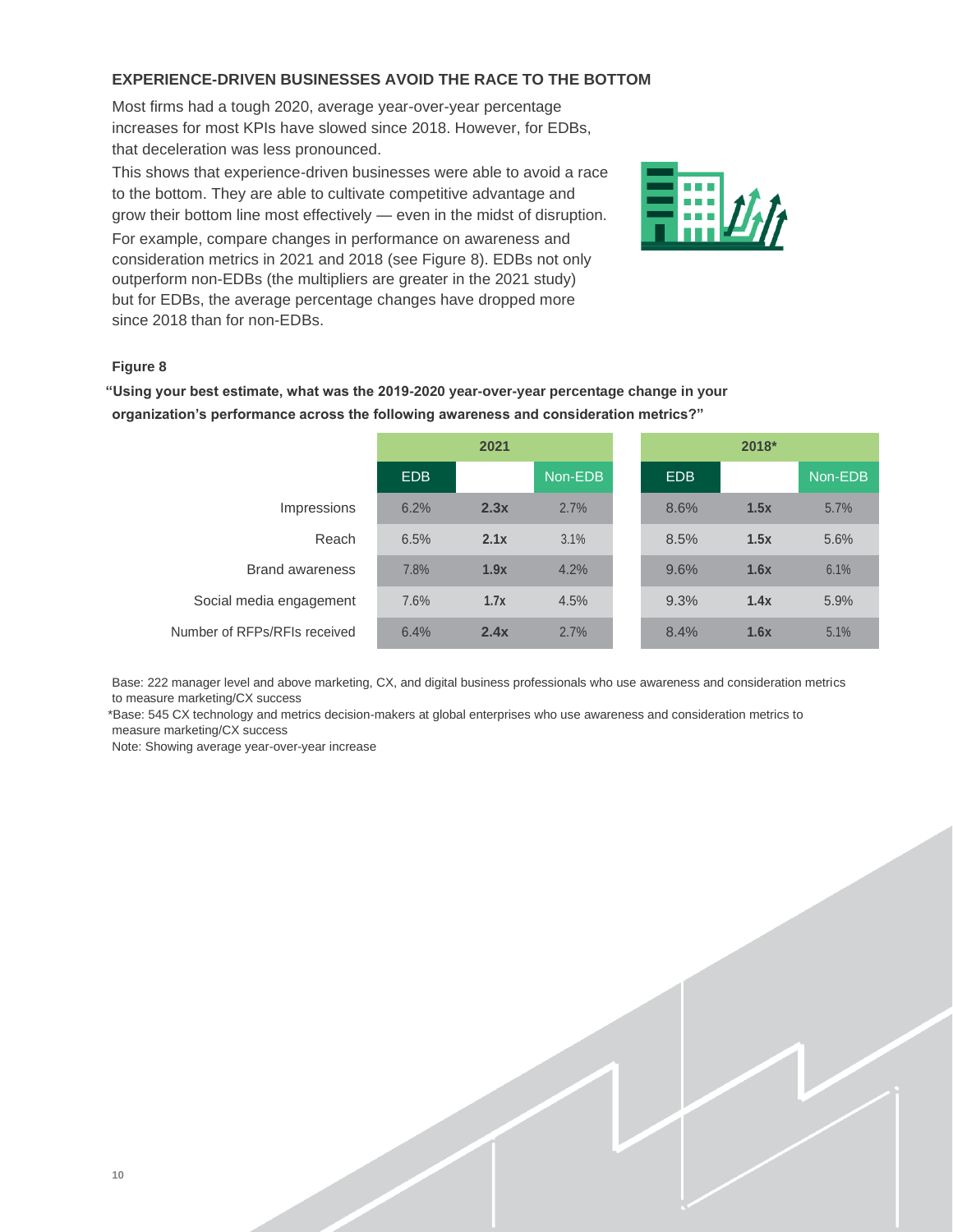# **Key Recommendations**

While being an experience-driven business is a proven strategy for driving long-term business success, it's hard work to become or remain one. As companies rebuild after the COVID-19 pandemic, they must:

![](_page_10_Picture_2.jpeg)

**Adapt the experience strategy to customers' mindset.** Become more experience-driven by understanding that the pandemic's financial and emotional impact leaves consumers in distinct mindsets.<sup>3</sup> Pioneer consumers, for example, are concerned with how brands innovate and save to ensure they remain protected in the long-term. Consumers in survival mode, in contrast, want advice on improving physical and mental well-being, flexible payment timelines, and to work with brands who contribute to a shared purpose.

![](_page_10_Picture_4.jpeg)

**Use new tools to efficiently (re)design experiences.** In the design planning phase, get the qualitative insights required without in-person research and without sacrificing speed. Use tools that support qualitative research remotely.<sup>4</sup> During design and implementation, apply advanced ways to test physical offerings using tools like VR as well as virtual user testing for digital experiences to test and learn more effectively. And, when optimizing experiences, measure in real time whether the new experiences are working both for customers and employees.

![](_page_10_Picture_6.jpeg)

**Reevaluate technology investments in the wake of COVID.** While EDBs invest more in technology than non-EDBs, they must adapt the investment strategy to how they weathered the pandemic.<sup>5</sup> For example, when it comes to the customer analytics spending of banks, those in survival mode should cut exploratory and new analytics projects to focus on existing projects that increase operational efficiency and/or improve customer intelligence.<sup>6</sup> But banks in growth mode should spend more on unstructured data analysis to identify ways to differentiate through insight-driven experiences.

![](_page_10_Picture_8.jpeg)

**Lift up employees because they power any experience-driven strategy.** To build a rock-solid foundation for excelling as an experience-driven business, firms must empower, enable, and inspire employees. A crucial focus: Preventing burnout for employees who are still feeling the continued effect of the pandemic. Firms must support employees with the technology they need for their day-to-day jobs to increase overall employee engagement.<sup>7</sup>

![](_page_10_Picture_10.jpeg)

**Model and track the ROI of being an experience-driven business.** This was good advice before the pandemic, and it still is! Anchor the ROI model around the strategic priorities of the company coming out of the COVID-19 pandemic. Identify the necessary technology, people, and process investments, then define realistic ranges and timelines for investment and benefits. Monitor the status of the CX transformation and whether benefits and ROI develop in line with expectations. If reality falls short of the forecast, adjust assumptions based on the changes.<sup>8</sup>

![](_page_10_Picture_12.jpeg)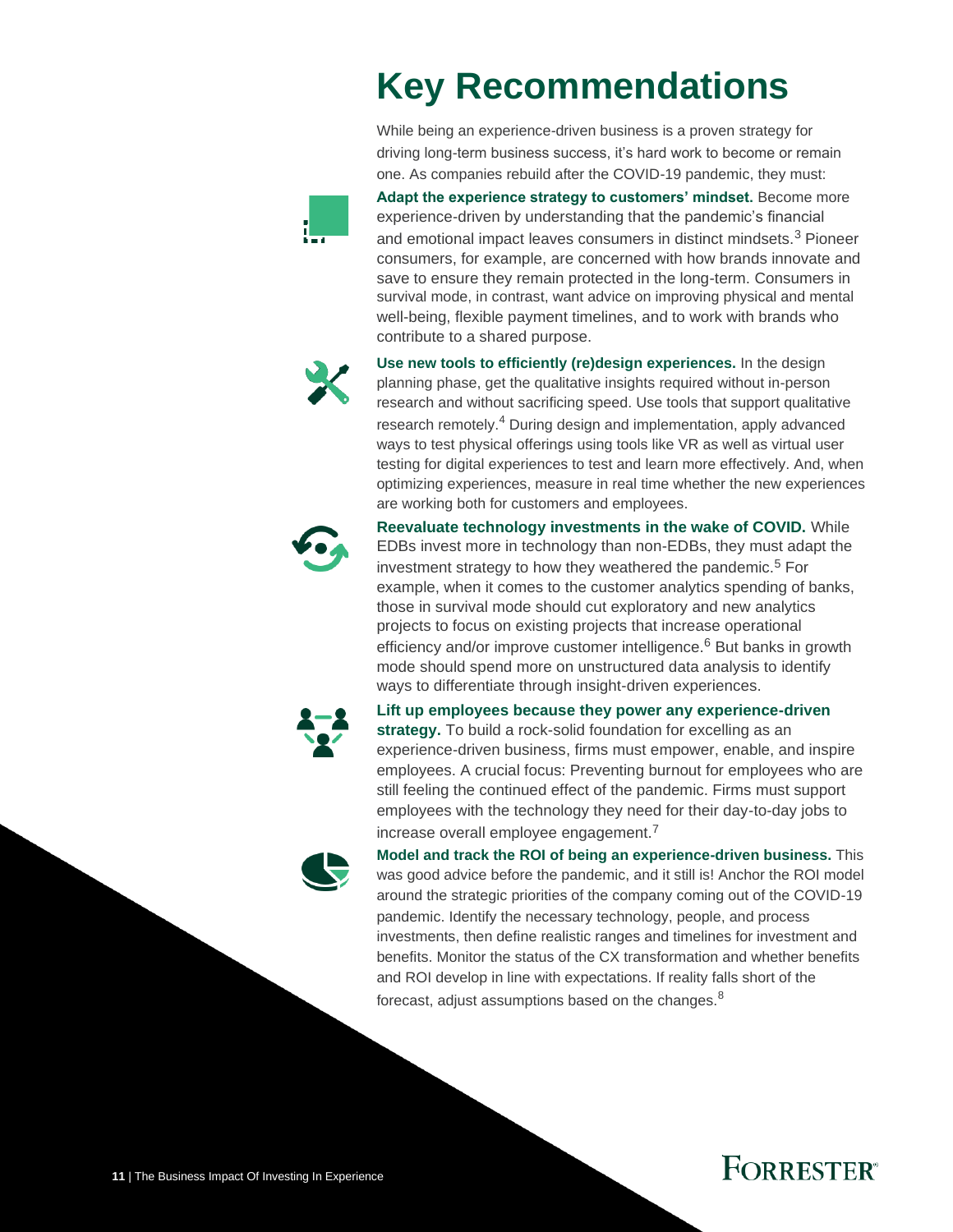## Appendix A: Methodology

In this study, Forrester conducted an online survey of 434 cross-industry, manager level and above marketing, CX, and digital business decision-makers in Australia, Canada, China, France, Germany, India, the United States, and the United Kingdom to evaluate how customer experience-driven companies drive greater business impact compared to those that are not focused on customer-centric strategies. Survey participants included decisionmakers in marketing/CX technology or purchasing, marketing analytics/customer insights, and/or CX measurement/metrics. Questions provided to the participants asked about their organizations CX prioritization, approach and challenges. The study began and was completed in March 2021.

![](_page_11_Figure_2.jpeg)

Base: 434 manager level and above marketing, CX, and digital business decision-makers with responsibility for CX technology decisions and metrics development

Note: Percentages may not total 100 because of rounding.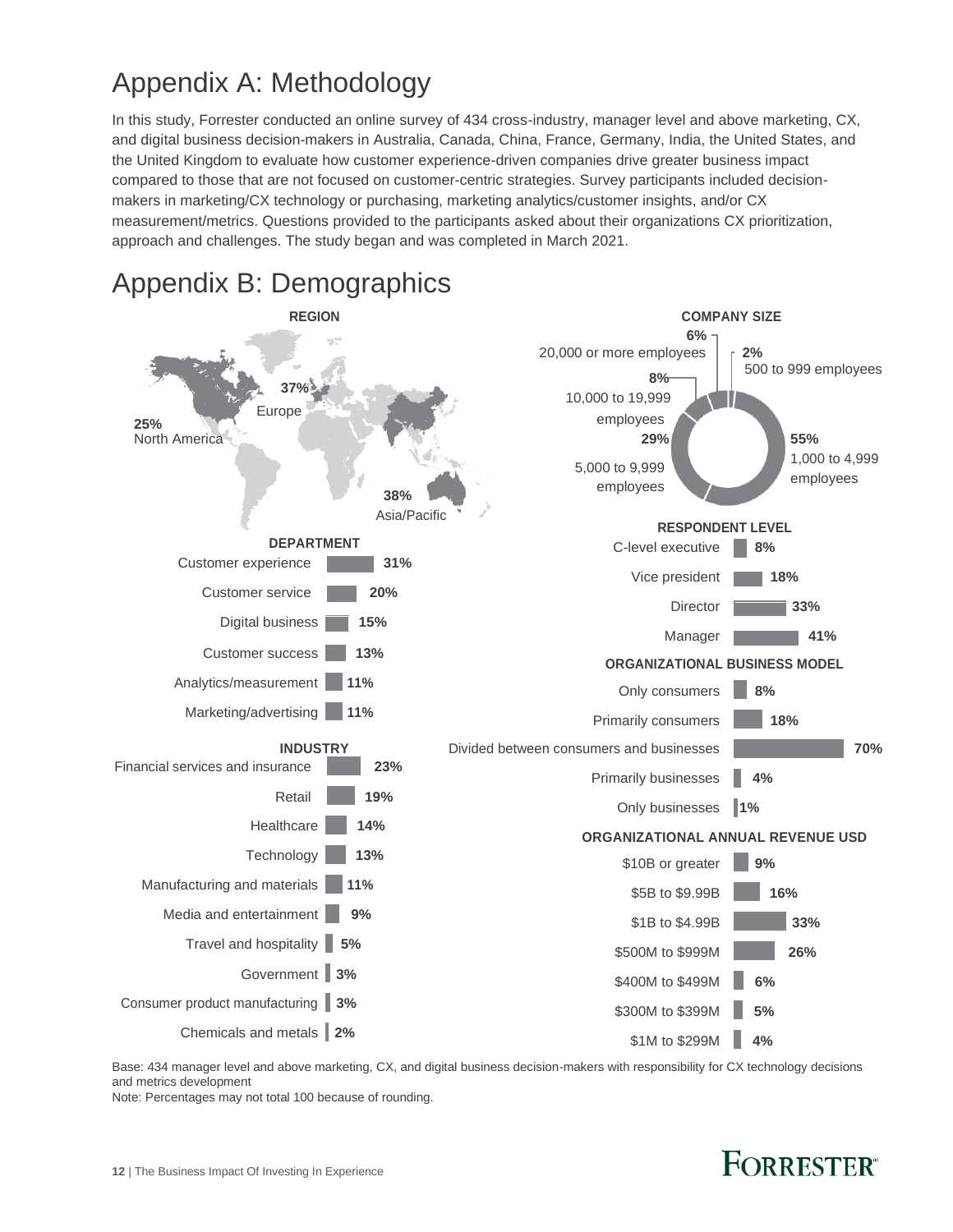## Appendix C: Supplemental Material

### **RELATED FORRESTER RESEARCH**

"Why CX: Proof That Investing in Experience Improves Revenue, Cost, And Risk," Forrester Research, Inc., September 10, 2020.

"Predictions 2021: Customer Experience," Forrester Research, Inc., October 23, 2020.

### Appendix C: Endnotes

<sup>1</sup>Source: "How to Establish A CX Measurement Program," Forrester Research, Inc., February 25, 2021.

<sup>2</sup> Source: "The Real Value of Work," Forrester Research, Inc., September 23, 2020.

3 Source: "Anticipate US Consumers' Brand Expectations During The Pandemic Recovery," Forrester [\(https://www.](https://www.forrester.com/fn/nzQ8bpQ7hJ2PPiOCWi7Qe) [forrester.com/fn/nzQ8bpQ7hJ2PPiOCWi7Qe\)](https://www.forrester.com/fn/nzQ8bpQ7hJ2PPiOCWi7Qe).

<sup>4</sup>Source: "Modernize Your Customer Research," Forrester Research, Inc., October 2, 2018; Kelly Price, "Conducting Customer Research Remotely: Tips, Tricks, And Resources," Forrester Blogs

[\(https://go.forrester.](https://go.forrester.com/blogs/conducting-customer-research-remotely-tips-tricks-and-resources/) [com/blogs/conducting-customer-research-remotely-tips-tricks-and-resources/\)](https://go.forrester.com/blogs/conducting-customer-research-remotely-tips-tricks-and-resources/).

<sup>5</sup>Source: "Assess Your Recovery Potential," Forrester Research, Inc., October 5, 2020.

6 Source: "Collection: Banking Professionals Must Review Their Marketing And Customer Experience Budgets In The Wake Of The COVID-19 Pandemic," Forrester [\(https://www.forrester.com/fn/73snOC5McMuCCwFwQ8sUSE\)](https://www.forrester.com/fn/73snOC5McMuCCwFwQ8sUSE).

<sup>7</sup> Source: "Forrester's EX Index: A Deeper Look at The Data," Forrester Research, Inc., March 4, 2020.

<sup>8</sup>Source: "The ROI of CX Transformation," Forrester Research, Inc., January 22, 2021.

![](_page_12_Picture_15.jpeg)